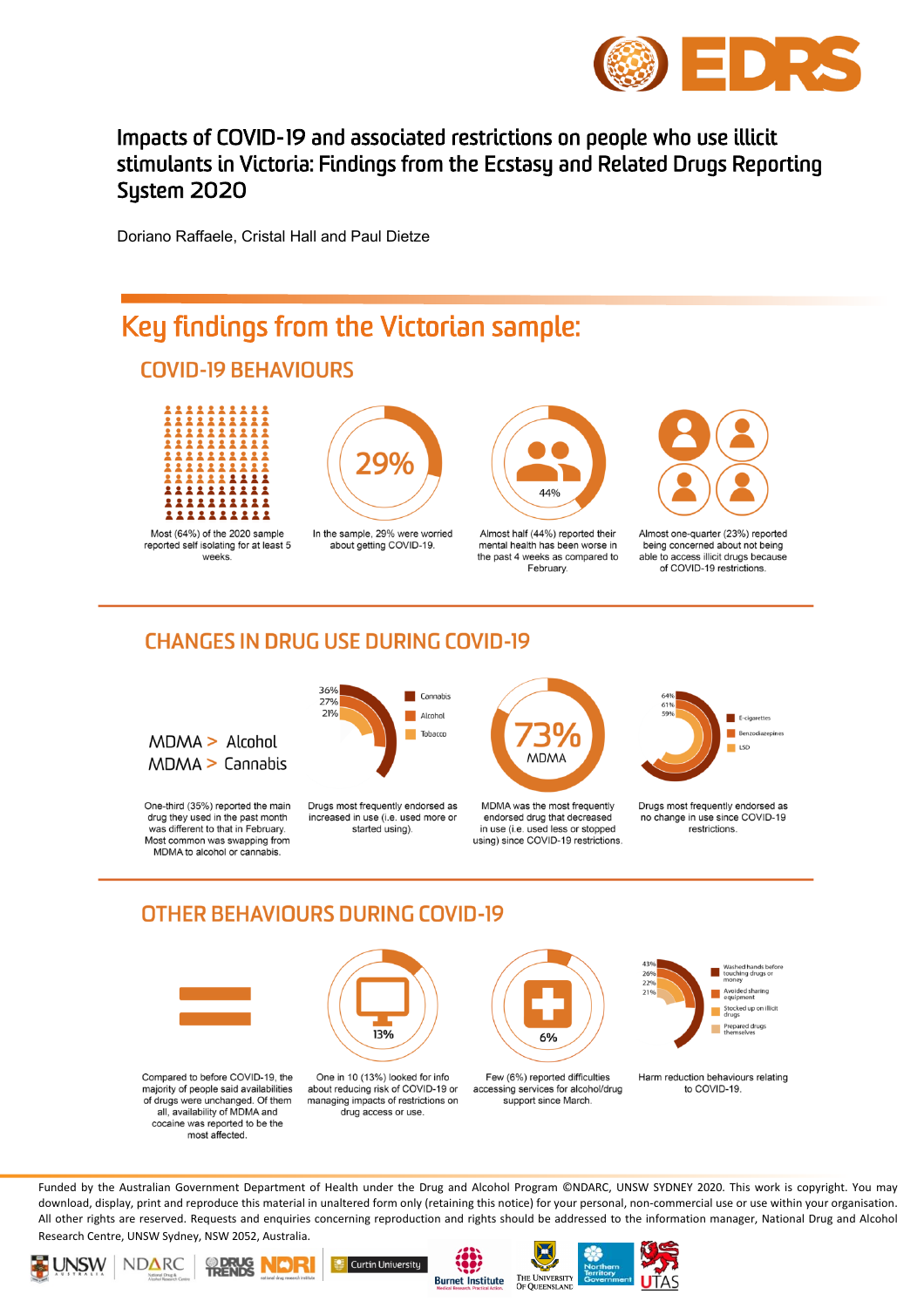

# **Background**

- The COVID-19 pandemic and restrictions on travel and gathering have likely had major impacts on drug supply, use and harms [1] and there have been significant challenges with delivery of drug treatment and harm reduction services [2].
- People who use drugs may also be at increased risk of COVID-19 transmission because of the social nature of drug [procurement](https://onlinelibrary.wiley.com/doi/full/10.1111/dar.13079) and use.
- There have been urgent calls for evidence regarding the experiences of people who use drugs during the COVID-19 pandemic to inform public health efforts.
- The Ecstasy and Related Drugs Reporting System (EDRS) is an illicit drug monitoring system which has operated in Australia since 2003, and includes annual interviews with people who regularly use ecstasy and other illicit stimulants [3].
- Recognising the critical need for [information,](https://ndarc.med.unsw.edu.au/project/ecstasy-and-related-drugs-reporting-system-edrs) the EDRS project has been adapted to collect important data on people's experiences during COVID-19.
- **This output represents findings from 100 interviews undertaken in Melbourne, Victoria between 28th April and 4th June 2020, as part of the EDRS.**

### **Methods**

- EDRS interviews are with a sentinel sample of people aged 18 or older who have used ecstasy and other illicit stimulants at least once monthly in the preceding six months and resided in a capital city for the last 12 months.
- Participants are recruited via social media and peer referral, complete a one hour interview, and are reimbursed \$40 for time and expenses.
- In 2020, interviews were completed via phone or videoconference (instead of face-to-face) and participants were reimbursed electronically to manage risk of COVID-19 transmission.
- The interview length was reduced and content adapted to include COVID-19 specific items, anchored to implementation of restrictions in Australia at the beginning of March 2020. The study protocol remained otherwise unchanged.
- The Melbourne sample interviewed to date are demographically similar to those recruited in 2019 and in earlier years, being mostly male (60%) and young (median age 26; IQR 22- 30). However, the median age of the 2020 sample was slightly older compared to the 2019 sample (median 21, IQR 19-28; *p*<0.001).

## **Results**

#### *Social impacts of COVID-19*

• 17% said their living situation had changed since the beginning of March 2020.

Curtin University

• 41% said they were receiving less income (from any source) in the past month as compared to the month of February 2020, 20% more money, and 38% a similar amount.

**Burnet Institute** 



2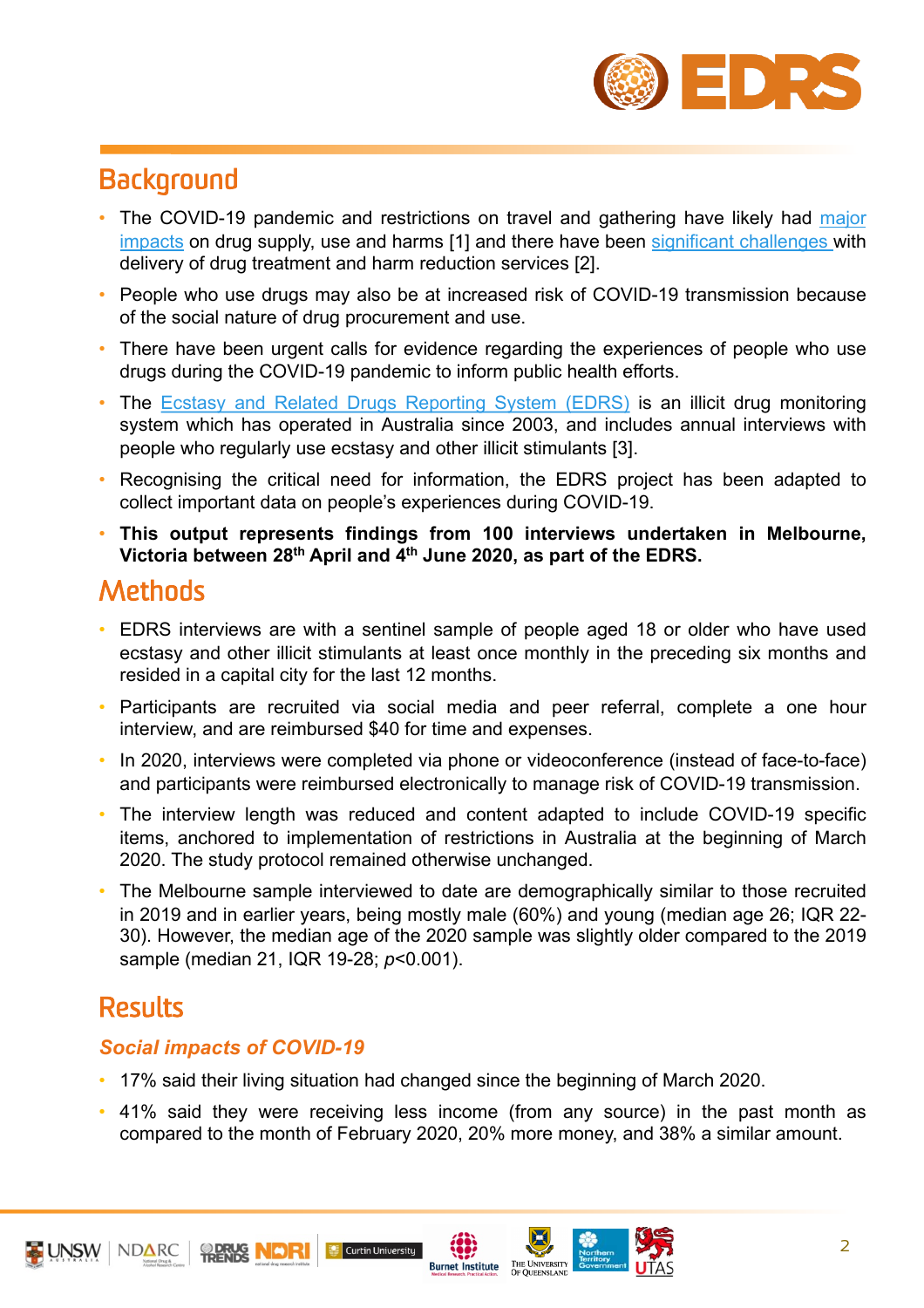

### *Results Continued*

#### *Experience of COVID-19 testing, diagnosis and restrictions*

- 7% said they had been tested for COVID-19. No participants had been diagnosed with COVID-19.
- 83% reported home isolation (i.e., staying at home and only leaving for essential activities) and 2% being in quarantine since March 2020.
- At interview, the majority (92%) had been practicing home isolation for  $\geq 5$  weeks.
- 54% were currently worried about contracting COVID-19.

#### *Changes in drug use with COVID-19 restrictions*

- 32% of participants reported that the main drug they used in the past month was different to the main drug they used in February 2020. The most common change was from reporting ecstasy/MDMA in February to Alcohol in the past month.
- 72% reported a change in frequency of use of ecstasy/MDMA and related drugs in the past month relative to frequency of use in February 2020 (of these, 83% reported a decrease/cease in use).
- Participants who reported past six month use of each drug were asked about changes in their use since the beginning of March 2020 compared to before. Participants most commonly reported reducing use of ecstasy/MDMA, and no change in use of DMT, benzodiazepines, e-cigarettes and LSD (Figure 1).
- Primary reasons cited for decreasing use comprised fewer opportunities to be with people/go out and "didn't feel like it", and for increasing use comprised "more bored" and 0% 10% 20% 30% 40% 50% 60% 70% 80% 90% 100%



Figure 1. Change in drug use since March 2020 compared to before amongst people who report use in the past *six months, Victoria. Estimates reflect non-prescribed use for pharmaceutical medicines.*

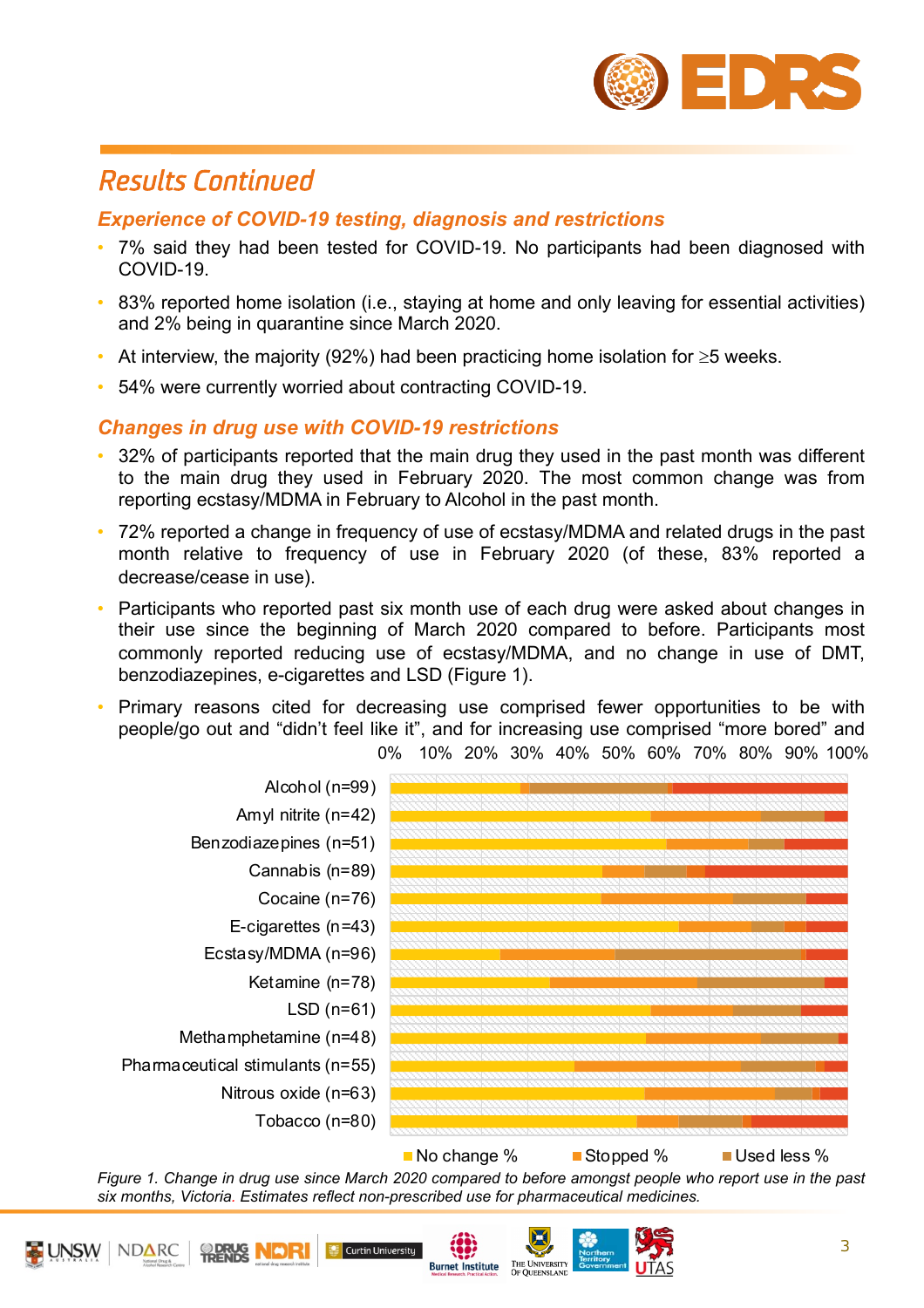

### *Results Continued*

#### *Perceived availability of substances*

- Participants were asked about the perceived availability of substances since March 2020 as compared to before (Figure 2).
- Participants most commonly reported methamphetamine crystal and MDMA pills as harder to obtain, and cannabis bush as relatively stable.
- 25% of participants reported being concerned about not being able to access illicit drugs because of COVID-19 restrictions.



*Figure 2. Change in perceived availability since March 2020 as compared to before, amongst those confident commenting, Victoria. 'Don't know' responses are excluded.*

#### *Obtaining illicit drugs*

- 54% reported no change in their means of obtaining illicit drugs since the beginning of March 2020.
- Changes in means of obtaining illicit drugs since March 2020 reported amongst the Victorian sample by small minorities were:

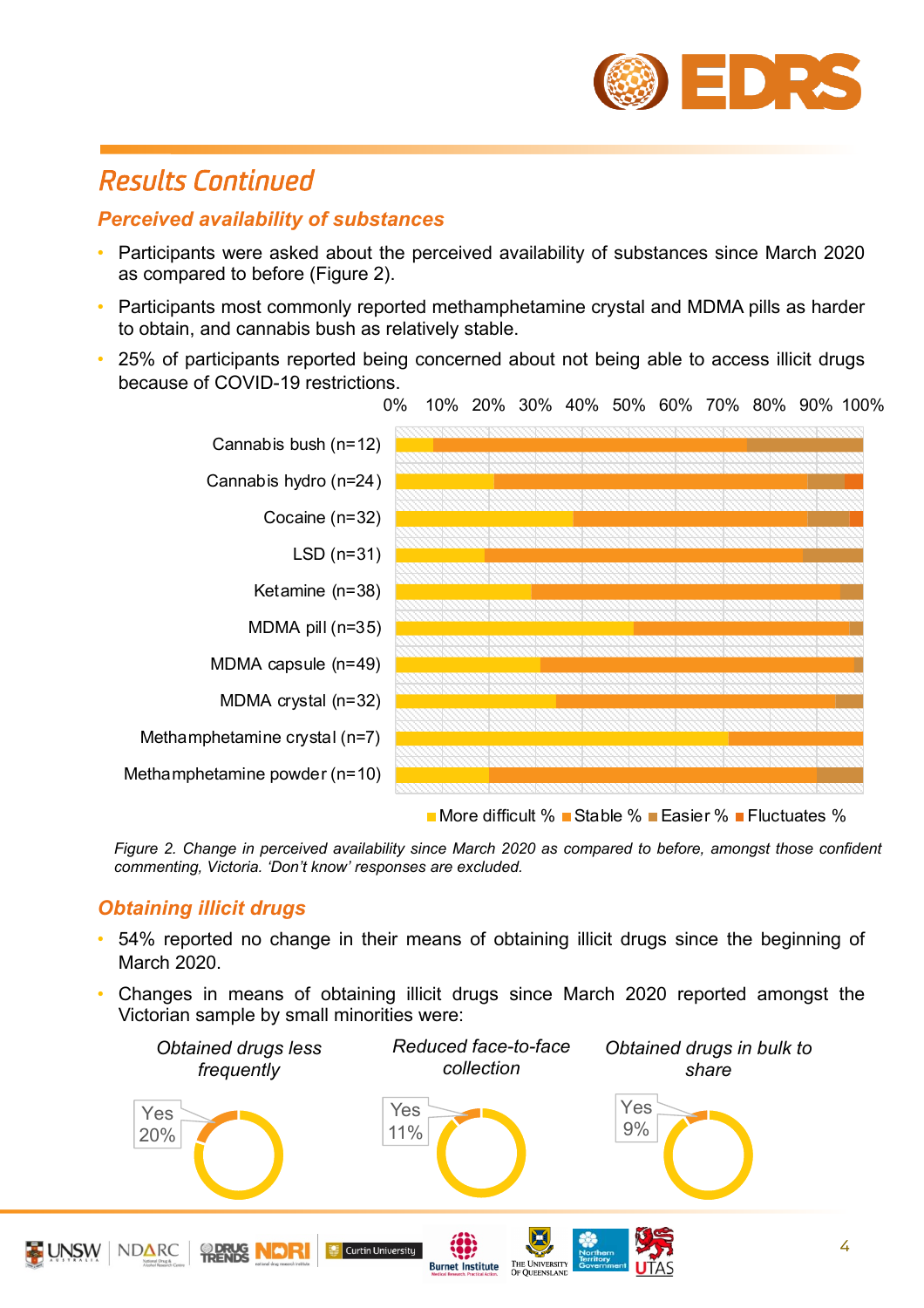

# *Results Continued*

#### *Physical and mental health*

- 16% reported experiencing a stimulant overdose in the past 12 months (13% before March ≤5 since March, and ≤5 both before and since March).
- Very few (≤5) reported being in treatment reported being in drug treatment in the past 6 months, either before or since March.
- Very few (≤5) reported any difficulties in accessing health services for alcohol and/or drug support since March.
- 40% rated their mental health as worse in the past month compared to February 2020; 37% rated it as similar, and 22% as better.

#### *Precautions to reduce COVID-19 transmission and impacts of restrictions on drug acquisition and use*

- 14% of participants reported directly seeking information on reducing COVID-19 transmission risk while using drugs or how to avoid impacts of restrictions on drug procurement and use. Common sources of information were social media and peer-based harm reduction organisation (e.g. DanceWize).
- Participants were asked about changing a range of behaviours explicitly to reduce COVID-19 transmission risk or impacts of restrictions when using or acquiring drugs. Most commonly endorsed responses include:

*Washed hands with soap/sanitizer before handling drugs/money*

*Avoided sharing drug use equipment (e.g. pipes, bongs)*

*Stocked up on illicit/non-prescribed drugs*





## *Conclusions*

- Most participants in Victoria reported no change or a decrease in their drug use since COVID-19 restrictions, although changes in use varied by drug. Perceptions of drug availability were mostly that it remained stable or became harder to access.
- Participants reported negative impacts on mental health, but did not report difficulties engaging with services for alcohol and drug-related reasons, and had sought information about practices to reduce the risk of COVID-19 transmission while using drugs.
- It is critical to continue to monitor impacts, particularly amongst those populations who report more regular or dependent use of drugs (e.g., through the Illicit Drug Reporting System and SuperMIX interviews with people who regularly inject drugs).
- More extensive findings on COVID-19 impacts will be reported in future outputs from the [project.](https://ndarc.med.unsw.edu.au/project/illicit-drug-reporting-system-idrs)

**Burnet Institute** 

THE UNIVERSITY<br>OF OUEENSLAND